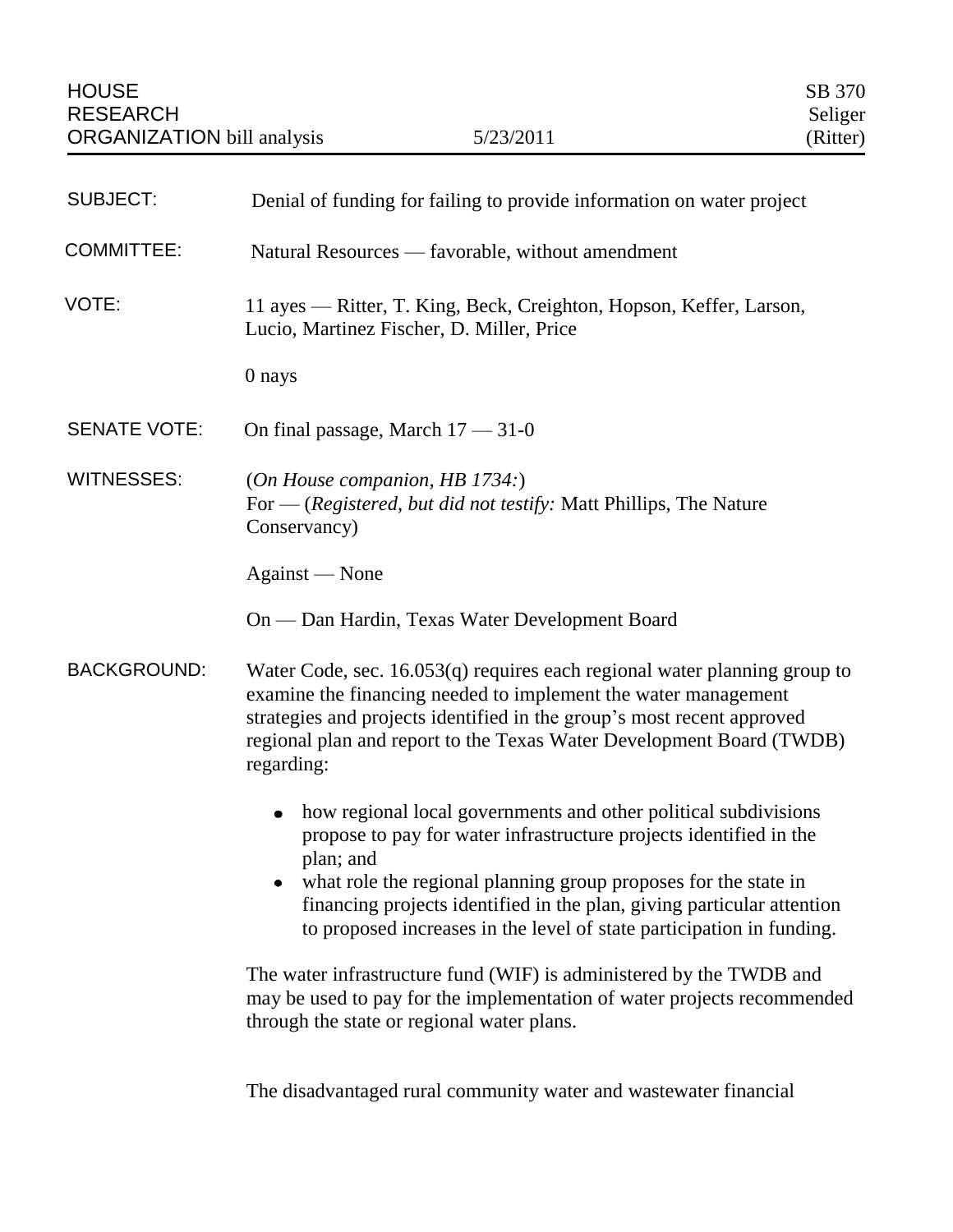## SB 370 House Research Organization page 2

|                           | assistance fund includes money transferred from the water assistance fund,<br>proceeds from the sale of political subdivision bonds to the Texas Water<br>Resources Finance Authority, and loan repayments. The fund is used to<br>provide financial assistance to rural communities for water and wastewater<br>projects.                                                                                                                                                                                                                                                                                                                                                                                                                                                                                                                                                                                                                                                                                                                    |
|---------------------------|-----------------------------------------------------------------------------------------------------------------------------------------------------------------------------------------------------------------------------------------------------------------------------------------------------------------------------------------------------------------------------------------------------------------------------------------------------------------------------------------------------------------------------------------------------------------------------------------------------------------------------------------------------------------------------------------------------------------------------------------------------------------------------------------------------------------------------------------------------------------------------------------------------------------------------------------------------------------------------------------------------------------------------------------------|
|                           | TWDB's state participation program provides loans for the construction of<br>regional water or wastewater projects. Water Code, sec. 16.131 allows<br>TWDB to use the state participation account of the development fund to<br>encourage optimum regional development of projects, including the<br>design, acquisition, lease, construction, reconstruction, development, or<br>enlargement in whole or part of:                                                                                                                                                                                                                                                                                                                                                                                                                                                                                                                                                                                                                            |
|                           | reservoirs and storm water retention basins for water supply, flood<br>protection, and groundwater recharge;<br>facilities for the transmission and treatment of water; and<br>water treatment infrastructure.                                                                                                                                                                                                                                                                                                                                                                                                                                                                                                                                                                                                                                                                                                                                                                                                                                |
| DIGEST:                   | SB 370 would amend the Water Code to prohibit an application for WIF<br>funds from being approved if the applicant had failed to satisfactorily<br>complete a request by the executive administrator of TWDB or a regional<br>planning group for information relevant to the project, including a water<br>infrastructure financing survey. An application for a loan or grant of<br>financial assistance from the disadvantaged rural community water and<br>wastewater financial assistance fund for a project recommended through<br>the state and regional water planning processes could not be accepted if<br>the applicant failed to satisfactorily complete a request for information,<br>including a water infrastructure financing survey. TWDB could not use the<br>state participation account to finance a project recommended through state<br>and regional water planning processes if the applicant had failed to<br>satisfactorily complete a request for information, including a water<br>infrastructure financing survey. |
|                           | The bill would take immediate effect if finally passed by a two-thirds<br>record vote of the membership of each house. Otherwise, it would take<br>effect September 1, 2011.                                                                                                                                                                                                                                                                                                                                                                                                                                                                                                                                                                                                                                                                                                                                                                                                                                                                  |
| <b>SUPPORTERS</b><br>SAY: | SB 370 would increase accuracy and accountability in Texas' water<br>planning process. The bill would require applicants for state water plan<br>funding to complete the water infrastructure financing survey. The bill<br>would encourage participation in the water infrastructure survey, which                                                                                                                                                                                                                                                                                                                                                                                                                                                                                                                                                                                                                                                                                                                                           |